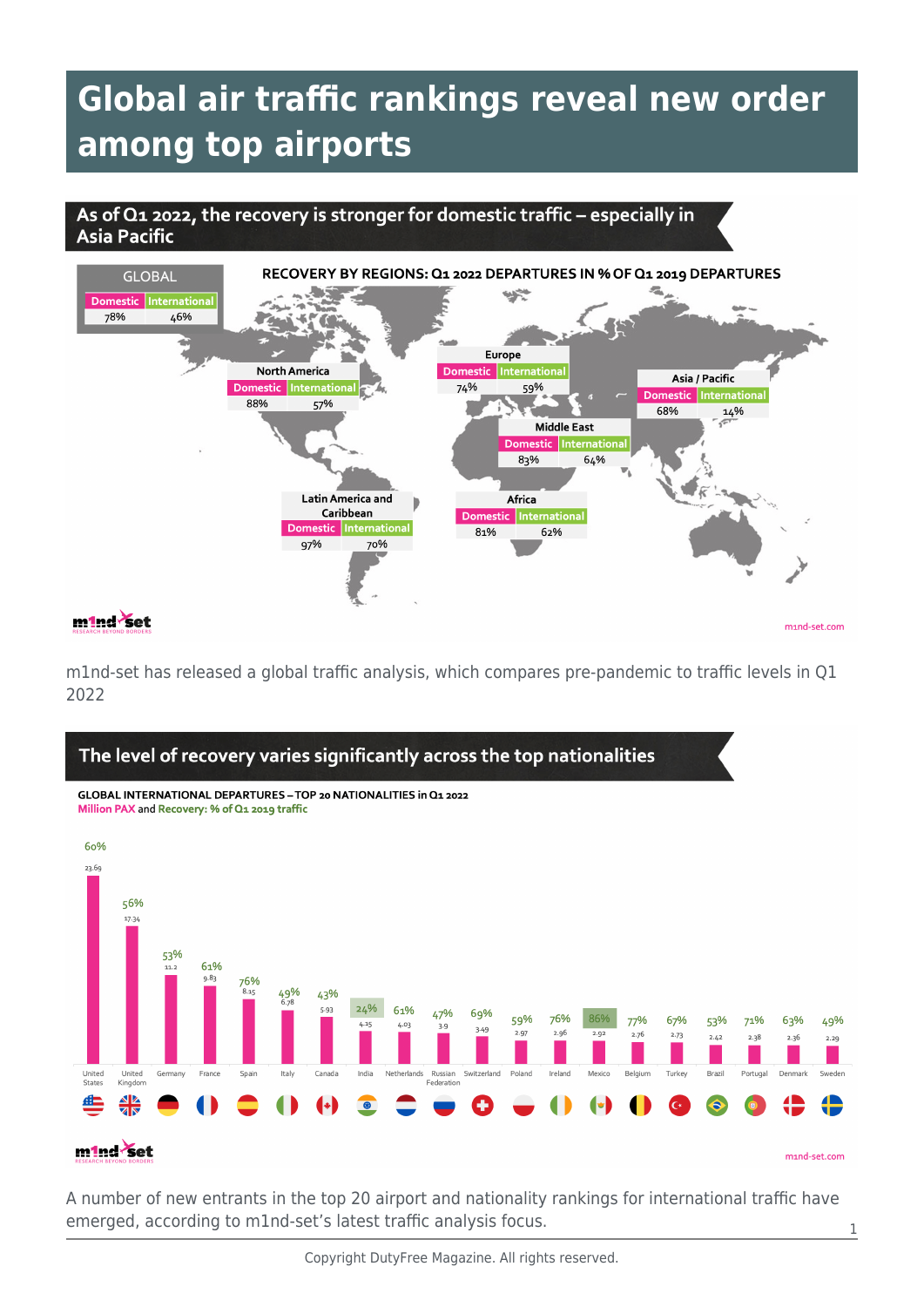The agency has released a global traffic analysis, which compares pre-pandemic to current traffic levels, looking at how traffic has evolved between the first quarter of 2019 and Q1 2022.

The traffic analysis looks at the international departures for airports, airlines and nationalities, as well as how traffic between regions and intra-regional traffic has evolved. According to m1nd-set, there has been considerable movement in the rankings among the global airports, nationalities and airlines for international departures.

"The past two years of lockdowns and border closures have seen a significant re-ordering of the ranks in terms of leading nationalities and airports for international air traffic. Traffic forecasting has never been so dynamic due to the varying recovery rates, that are constantly affected by prolonged lockdowns and geopolitical events.

In Q1 this year, JATA, which m1nd-set sources its air traffic and forecasting data from for its Business 1ntelligence Service (B1S), predicted that international air traffic would reach pre-pandemic levels in 2024. However, IATA has recently revised these forecasts and is now projecting pre-Covid levels will be achieved by 2023," comments Peter Mohn, Owner & Chief Executive Officer at m1nd-set.

While there has been little movement among the top five ranking countries for international departure nationalities – the US, UK, Germany, France and Spain, which were already among the top-ranking nationalities in 2019, there are several new entrants among the top 20 nationalities for international departures further down the rankings. Ireland, Mexico, Belgium, Turkey, Brazil, Portugal, Denmark and Sweden have all moved into the top 20.

As far as airports are concerned, Cancun, New York JFK, Miami and Dublin Airports have all seen significant positive change in the rankings for international departures between Q1 2019 and 2022. Cancun rose from  $42^{nd}$  to  $9^{th}$  position, with a 103% recovery rate on Q1 2019 traffic.

Rankings among the top-ranking airports for international traffic have remained constant. Four of the top five airports in Q1 2022 – Dubai, Amsterdam, London Heathrow and Paris Charles de Gaulle – were already among the top ten in Q1 2019. Dubai Airport recovered just over 60% of its international departure traffic, Amsterdam and Paris just below 60% and London Heathrow was at 50% of pre-Covid levels in Q1 this year.

The research also reveals that international traffic to the Asia Pacific region declined considerably by 18%, from 21% to 3% over the three-year period. The decline among intra- regional traffic within the Asia Pacific region was even steeper, falling 42% from 72% in Q1 2019 to 30% in Q1 this year. International traffic recovery in Asia Pacific was only at 14% in Q1 this year, compared to the Q1 2019 figure. This is significantly lower than for other world regions where international traffic recovery ranges from 60-70%.

Among the airlines, Ryanair, which has lost 17% of passengers over the period, is still the world's leading airline in terms of international passengers. Emirates Airways is still in second place despite losing 49% of its passengers over the three-year period. Turkish Airlines, which lost 21% of passengers between Q1 2019 and Q1 2022, has risen three places in the global airline rankings for international passengers to third place.

"Subscribers of m1nd-set's B1S traffic and shopper insights tool can observe the projected increase in international traffic at specific destinations, with a high purchase rate of their category and monitor how typical shopper profiles of that category are behaving differently over the past three years.

"This is particularly interesting where specific shopper segments have changed their visiting,